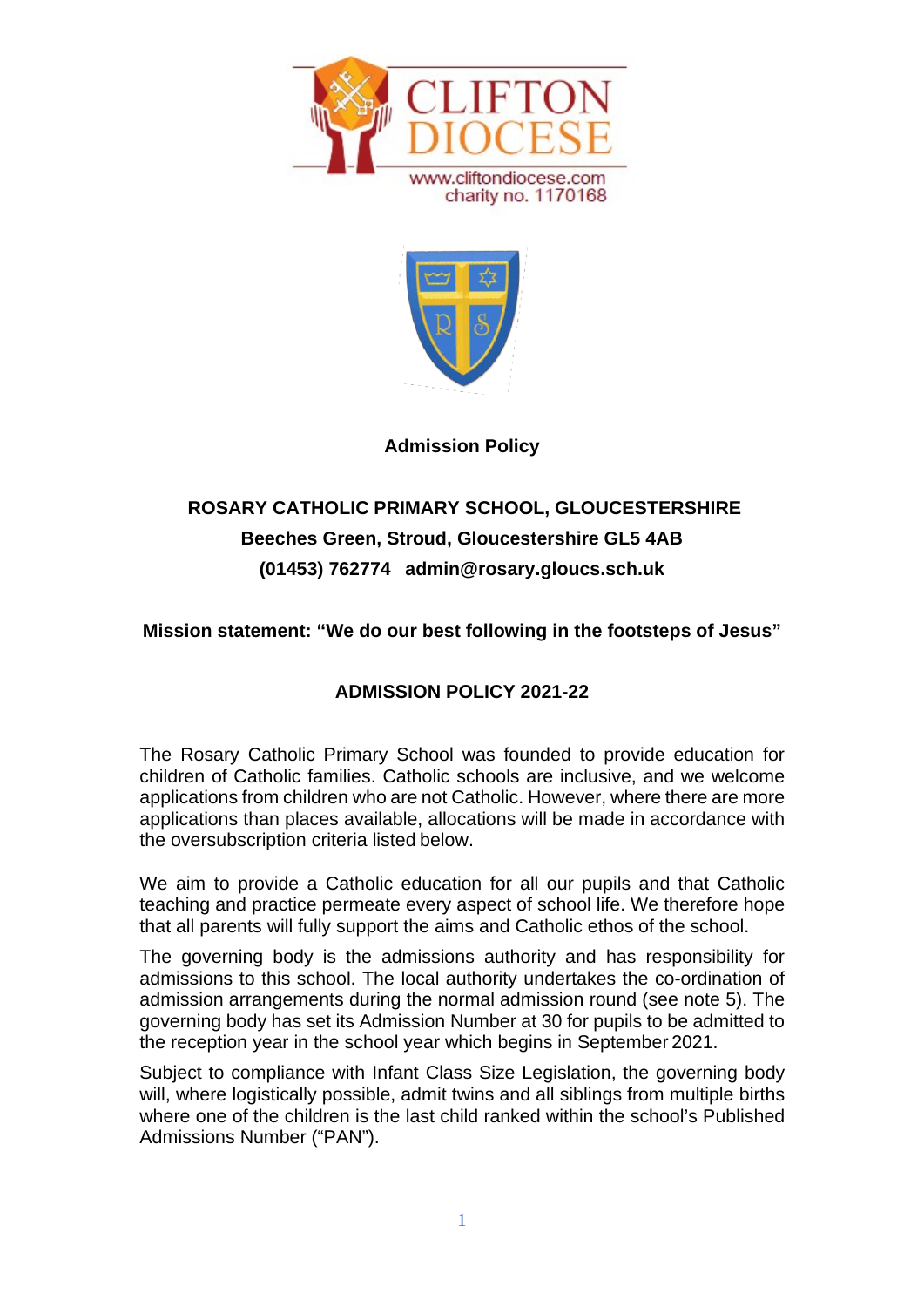

## **Children with an Education, Health and Care Plan (see note 1)**

The admission of pupils with an Education, Health and Care Plan is dealt with by a completely separate procedure. Children with an Education, Health and Care Plan that names the school must be admitted. Where this takes place before the allocation of places under these arrangements, this will reduce the number of places available to other children.

#### **Oversubscription Criteria**

*Where there are more applications for places than the number of places available, places will be offered according to the following order of priority.*

**Within each of the categories listed below, priority will be given to children who will have a brother or sister at the school at the time of enrolment. (see note 6).**

- 1. Catholic looked after and previously looked after children. (see notes 2 & 3)
- 2. Catholic children who are resident in the school's designated parishes of The Immaculate Conception, Stroud and St Joseph's, Stonehouse (see notes 3 & 9)
- 3. Other Catholic children. (see note 3)
- 4. Other looked after and previously looked after children. (see note 2)
- 5. Children who are a Catechumen (see note 4)
- 6. Any other children.

#### **Tie Break**

Where children have identical ranking, priority within categories 1,2,3 and 5 will be determined by random allocation (see below).

Priority within categories 4 and 6 will be given to those living closest to the school. Distance will be measured in a straight line from the Ordnance Survey point of the child's home to an Ordnance Survey point of the school using the Local Authority's computerised measuring system, with those living closer to the school receiving the higher priority.

Where distances are equal, priority will be determined by random allocation (see below).

#### **Random Allocation**

Random Allocation is the drawing of lots, supervised by a person independent of the school. Each child will be allocated a number. All the numbers will be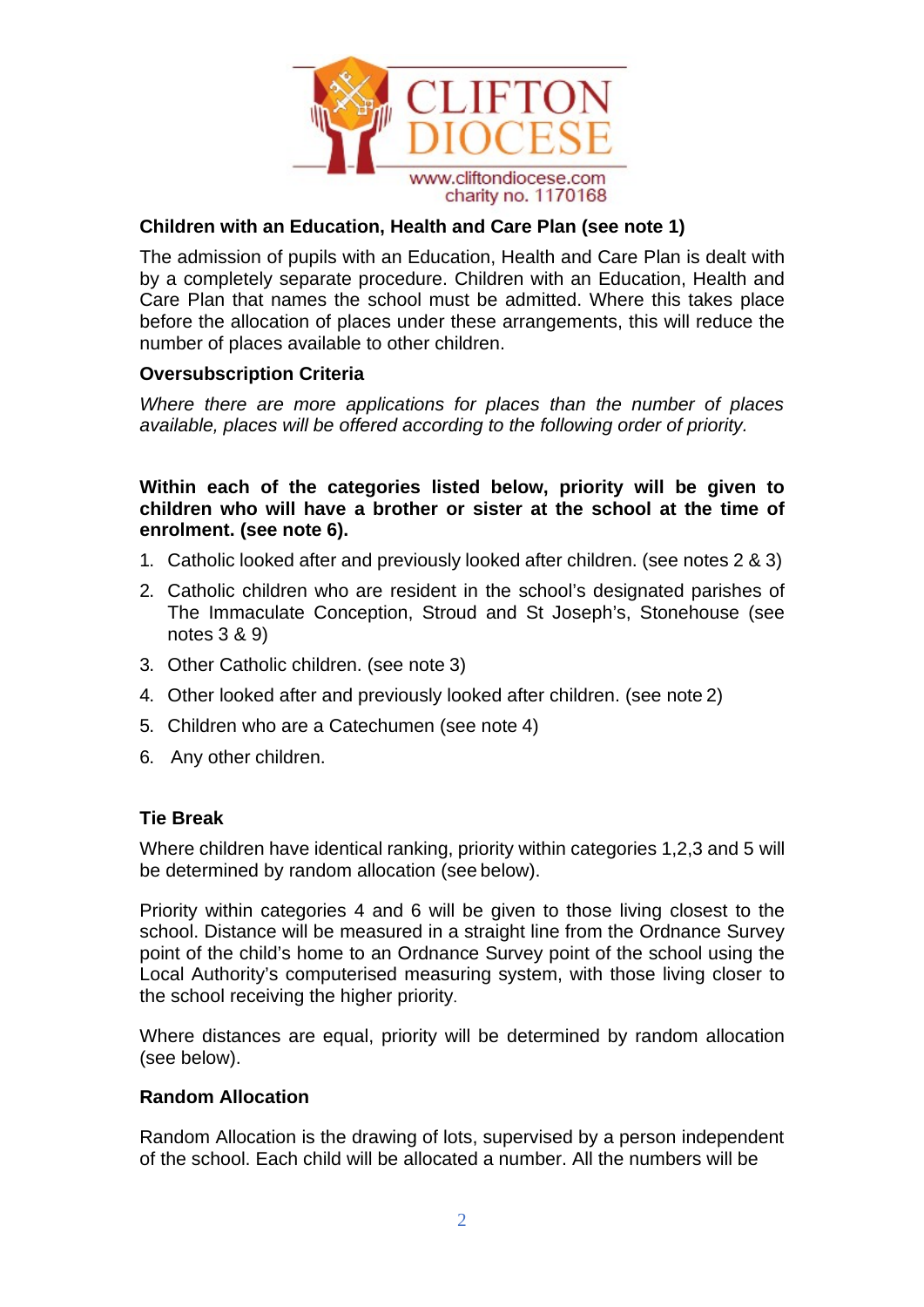

placed into a hat or other suitable container and will be drawn out and ranked in the order that they were drawn.

For children of a multiple birth, only the allocated number of one of the children will be entered in the draw. Where this number is drawn, the other child or children will be deemed to have also been drawn. Lots will then also be drawn for these children to decide their individual ranking. This process will also be applied to brothers or sisters who are not from a multiple birth but are applying for a place in the same year group.

## **Supporting Evidence**

**For categories 1, 2, 3 and 5 supporting evidence must be provided. If you do not provide the supporting documentation e.g. a certificate of baptism, or of reception into the Church, or of reception into the order of catechumens, (as detailed in notes 3 and 4 below), your child cannot be placed within any of those categories and this may affect your child's chance of being offered a place. To be considered in the first round of allocations, it should be submitted to the school (or Local Authority if\* they will accept it) by 15 January 2021.**

*\*NB whilst some Local Authorities may accept supporting documentation, others do not. It is therefore recommended you send it to the school.*

#### **Application Procedures and Timetable**

To apply for a place at this school in the normal admission round (see note 5), you must complete a Common Application Form available from the local authority in which you live. For those living in Gloucestershire applications may be made online at:

#### *[www.gloucestershire.gov.uk/schooladmissions](http://www.gloucestershire.gov.uk/schooladmissions)*

or on a paper form available from and sent to; Coordinated Admissions, Shire Hall, Westgate Street, Gloucester, Gloucestershire GL1 2TP

#### **All applications which are submitted on time will be considered at the same time and after the closing date for admissions which is 15th January 2021.**

You will be advised of the outcome of your application on 16<sup>th</sup> April or the next working day, by the local authority in which you live, on our behalf. If you are unsuccessful (unless your child gained a place at a school you ranked higher) you will be informed of the reasons, related to the oversubscription criteria listed above, and you have the right of appeal to an independent appealpanel.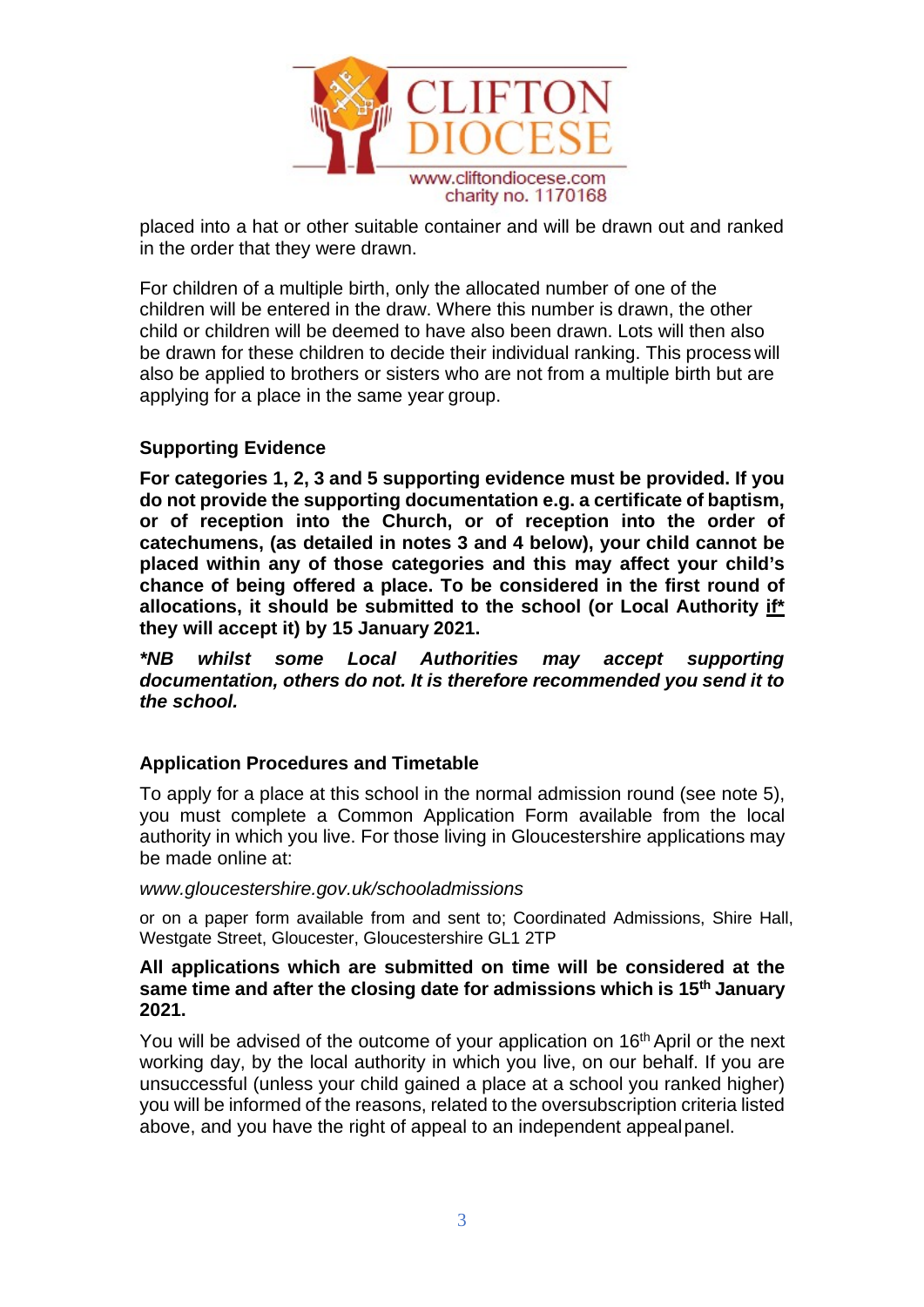

## **Late Applications**

Late applications will be administered in accordance with your home Local Authority Primary Co-ordinated Admissions Scheme (available from your Local Authority). You are encouraged to ensure that your application is submitted on time.

## **Admission of Children Below Compulsory School Age and Deferred Entry**

A child reaches compulsory school age in the term following their fifth birthday. Where offered a place, a child is entitled to a full-time place in the September following their fourth birthday. A child's parents may defer the date at which their child, below compulsory school age, is admitted to the school, until later in the school year but not beyond the point at which they reach compulsory school age, or beyond the beginning of the final term of the school year for which an offer was made. A child may take up a part-time place until later in the school year, but not beyond the point at which the child reaches compulsory school age. Upon receipt of the offer of a place a parent should notify the school, as soon as possible, that they wish to either defer their child's entry to the school or take up a part-time place.

## **Admission of Children outside their Normal Age Group**

A request may be made for a child to be admitted outside of their normal age group, for example, if the child is gifted and talented or has experienced problems such as ill health. In addition, the parents of a summer born child, i.e. a child born between  $1<sup>st</sup>$  April and  $31<sup>st</sup>$  August, may request that the child be admitted out of their normal age group, to reception rather than year 1. Any such request should be made in writing to the school office (see above email and postal addresses) at the same time as the admission application is made on the Local Authority Common Application Form (for the child's chronological year group). The governing body will make its decision about the request based on the circumstances of each case and in the best interests of the child. In addition to considering the views of the head teacher, including the head teacher's statutory responsibility for the internal organisation, management and control of the school, the governing body will consider the views of the parents and of appropriate medical and education professionals, as appropriate.

If the governing body agree in principle for a child to be admitted outside of their normal age group, it does not guarantee the child a place. The parent will again need to make an application on a Local Authority Common Application Form (for the outside age group) and, if necessary, the oversubscription criteria will be applied to determine if a place may be offered.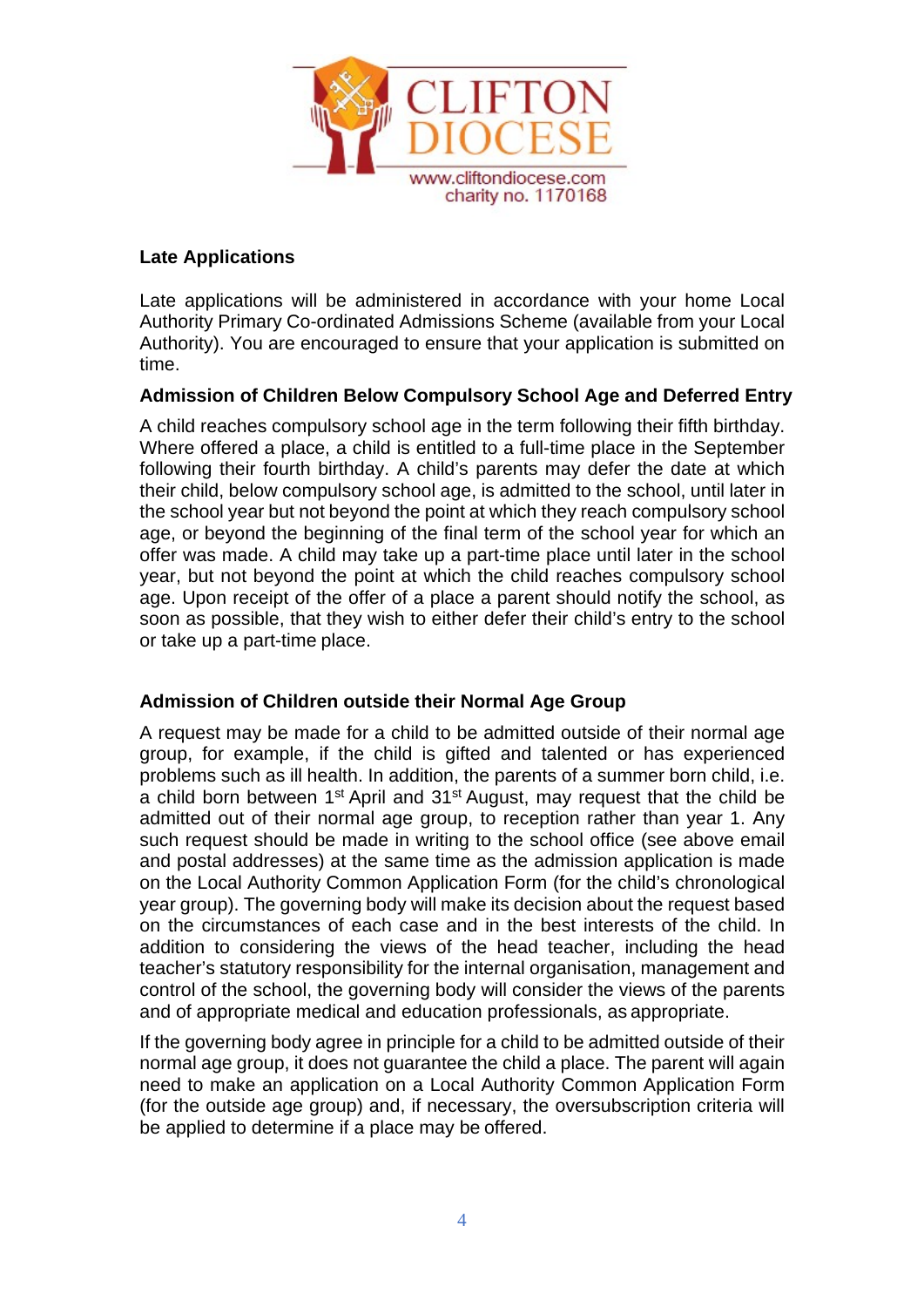

## **Waiting Lists**

In addition to their right of appeal, unsuccessful parents will be offered the opportunity for their child's name to be placed on a waiting list. This waiting list will be maintained in order of the oversubscription criteria set out above and not in the order in which applications are received or added to the list. Waiting lists for admission will operate throughout the school year. The waiting list will be held open until the last school day of the summer term. Each child added to the list will require the list to be ranked again in line with the above published oversubscription criteria.

### **Inclusion in the school's waiting list does not mean that a place will eventually become available.**

## **In-Year Applications**

An application can be made for a place for a child at any time outside the normal admission round and the child will be admitted where there is an available place. Application should be made in writing to the school office (see above email and postal addresses) using the school's In-Year application form, that is available from the school.

Any supporting documentary evidence, for example, a baptism certificate or proof of a house move, should be provided with your application.

Where there are places available but more applications than places, the published oversubscription criteria, as set out above, will be applied.

If your application is refused, you will be offered the opportunity for your child to be added to the waiting list (see above).

The governing body will consider your application and you will be advised of the outcome of your application in writing, and if refused a place, you will have the right of appeal to an independent appeal panel.

#### **Fair Access Protocol**

The school is committed to taking its fair share of children who are vulnerable and/or hard to place, as set out in locally agreed protocols. Accordingly, outside the normal admission round the governing body is empowered to give absolute priority to a child where admission is requested under any locally agreed protocol (including over those on a waiting list). The governing body has this power, even when admitting the child would mean exceeding the Published Admission Number (subject to the infant class size exceptions).

#### **Withdrawal**

The governing body reserves the right to withdraw the offer of a place or, where a child is already attending the school, the place itself, where it is satisfied that the offer or place was obtained by deception.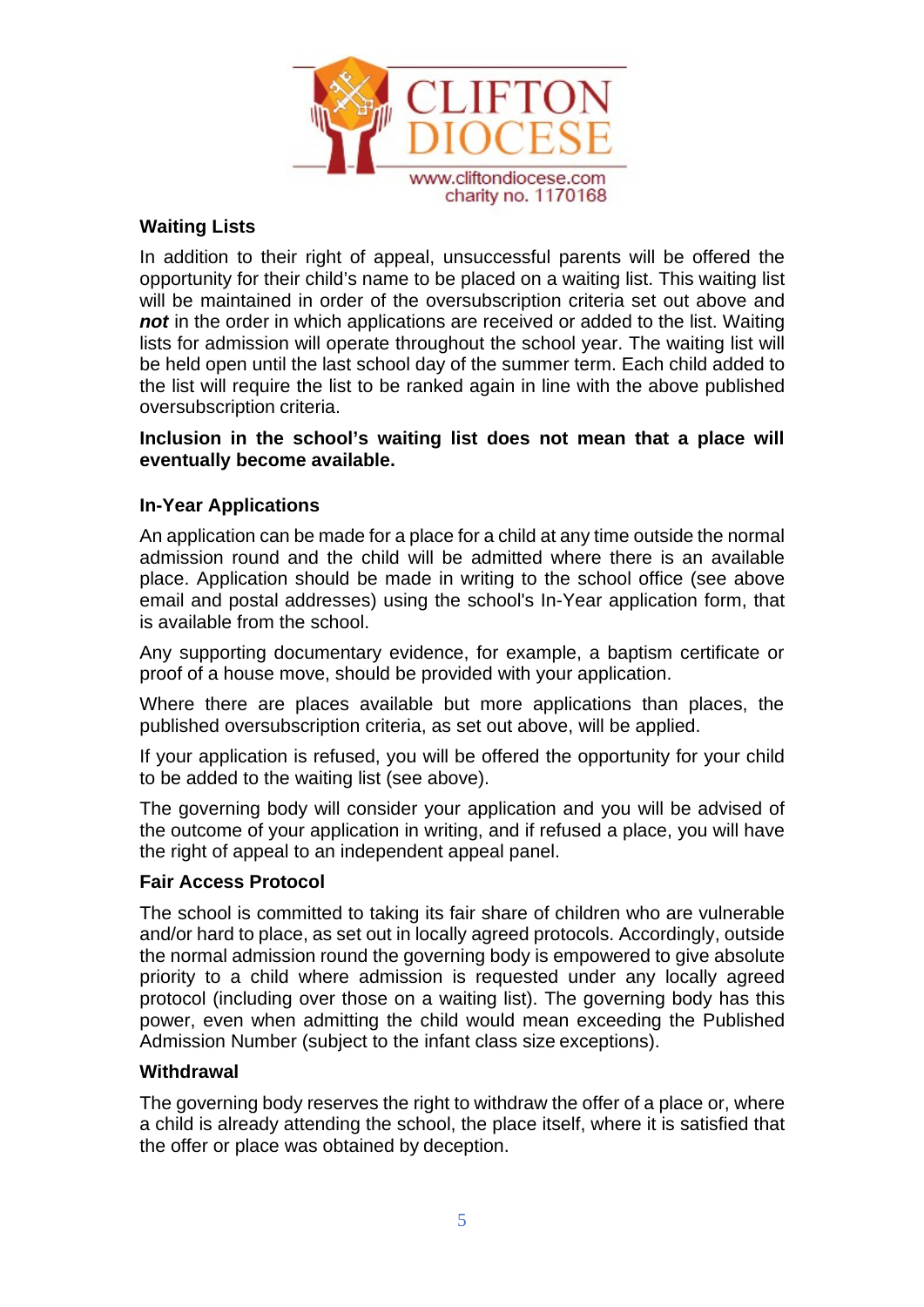

### **Notes**

- 1. An Education, Health and Care Plan is a plan made by the local authority under section 37 of the Children and Families Act 2014, specifying the special educational provision required for a child.
- 2. A 'looked after child' has the same meaning as in section 22(1) of the Children Act 1989 and means any child who is (a) in the care of a local authority or (b) being provided with accommodation by them in the exercise of their social services functions (e.g. children with foster parents) at the time of making application to the school.

A 'previously looked after child' is a child who was looked after but ceased to be so because he or she was adopted or became subject to a child arrangements order or special guardianship order.

3. 'Catholic' means a member of a Church in full communion with the See of Rome. This includes the Eastern Catholic Churches. For someone to be treated as Catholic, written evidence of Catholic baptism or reception into the Church will be required. This will normally be evidenced by a certificate of baptism in a Catholic Church or a certificate of reception into the full communion of the Catholic Church. Whilst a copy of the certificate may be accepted, the governors may request sight of the original. The governing body may request additional supporting evidence if the written documents that are provided do not confirm the fact that the person was baptised/received into a Catholic Church.

There may occasionally be difficulty in obtaining written evidence of baptism or reception into the Church. In such cases, contact may be made with a Parish Priest for advice on how the question of baptism/reception is to be resolved and how written evidence is to be produced in accordance with the law of the Church. The Priest may seek advice from Clifton Diocese.

For the purposes of this policy, 'Catholic' includes a looked after child living with a family where at least one of the parents is confirmed as being Catholic.

- 4. 'Catechumen' means a member of the catechumenate of a Catholic Church. This will normally be evidenced by a certificate of reception into the order of catechumens. Children must be at least 7 years old to be a Catechumen, so the Oversubscription criterion category no. 5, cannot be applied to any child less than 7 years old.
- 5. Within this policy, the 'normal admission round' means all new intake applications, submitted by the closing date and late applications received by the local authority up to 31 August, and so does not include In-Year applications (see above).
- 6. 'brother or sister' includes:
	- (i) all natural brothers or sisters, half brothers or sisters, adopted brothers or sisters, stepbrothers or sisters, foster brothers or sisters,